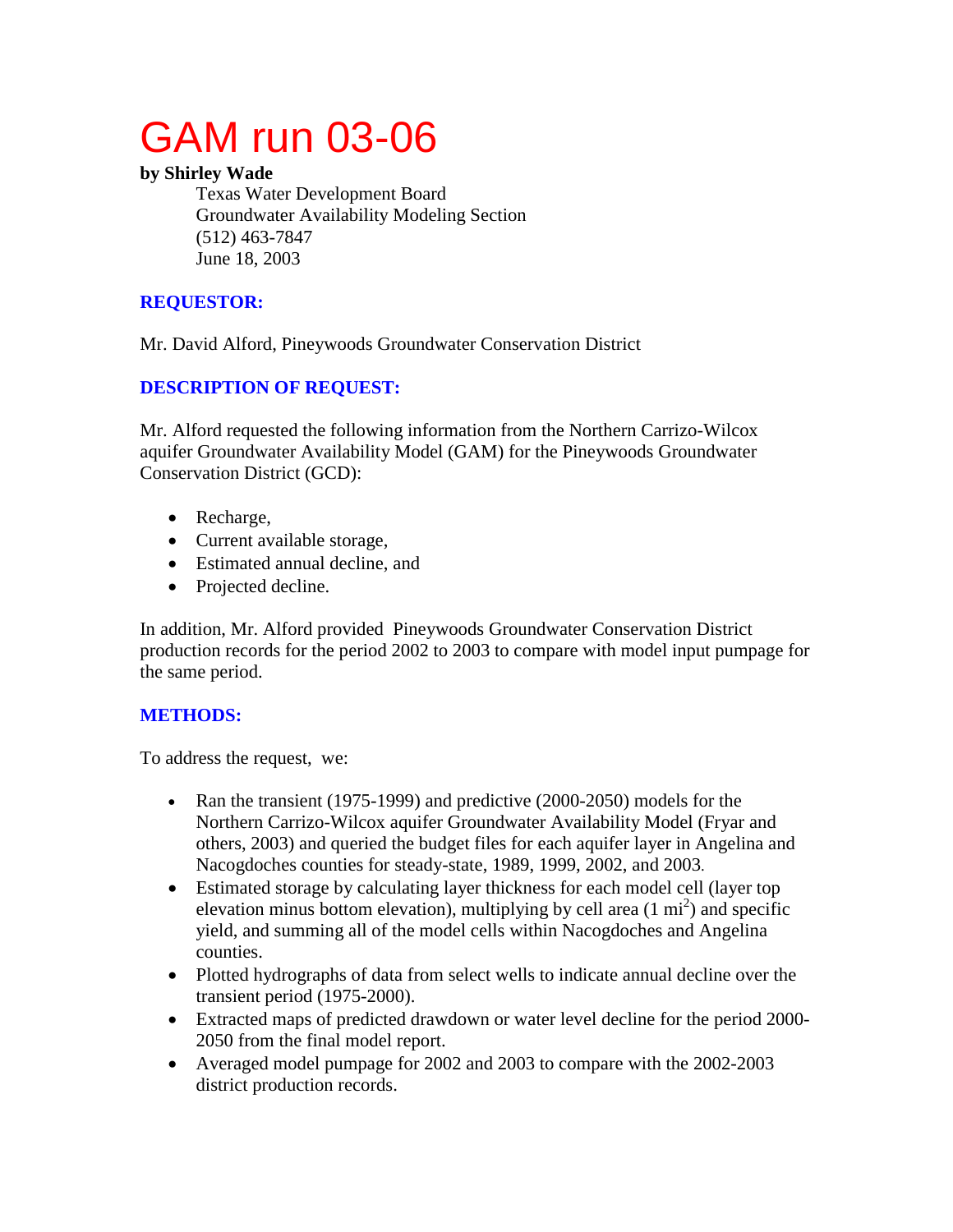## **PARAMETERS AND ASSUMPTIONS:**

None: Data request.

## **RESULTS:**

#### **Recharge and Water budget**

Table 1 shows the water budget for the Northern Carrizo-Wilcox GAM model in Angelina and Nacogdoches counties for the years 1989, 1999, 2002, and 2003. A budget is also shown for the steady-state model. Recharge values from the model are listed in the table. Angelina County has zero direct recharge because there is no outcrop in that county. However, TWDB rules concerning groundwater management plan certification define recharge as "The addition of water from precipitation or runoff by seepage or infiltration to an aquifer from the land surface, streams, or lakes directly into a formation or indirectly by way of leakage from another formation." Leakage into the aquifers is listed in the columns "upper Z flow in and lower Z flow in" (Table 1).

#### **Aquifer Storage**

The total volume of storage in the aquifer is shown for each layer in Angelina and Nacogdoches counties in Table 2.

#### **Estimated Annual Decline**

Hydrographs from two Upper Wilcox wells in Nacogdoches County are shown in Figure 1. The well in the northern part of the county (37-10-302) shows less than 5 feet net decline from 1975 to 1999. The well in the central part of the county (37-20-902) shows 45 feet net decline in 25 years. Water levels from Carrizo aquifer wells in northern and southern Nacogdoches County are shown in Figures 2 and 3, respectively. The well in northern Nacogdoches shows less than 5 feet net decline from 1975-2000 (Figure 2). The well in southern Nacogdoches County shows a net water level rise of about 80 feet (Figure 3). Hydrographs from two Carrizo wells in northern Angelina County are shown in Figure 4. Well 37-36-501 shows no net decline and Well 37-35-703 shows a net decline of 160 feet from 1975 to 1999.

#### **Projected Decline**

Predicted water-level declines from 2000 to 2050 for the Carrizo and Upper Wilcox aquifers are shown in Figures 5 and 6, respectively. The figures indicate a water-level rebound over much of the area. The rebound results from a decrease in model pumpage input from the calibration/verification period (1975-1999) to the predictive period (2000 - 2050). The pumpage input used in the model for the calibration/verification period is based on water use survey and other data; whereas, the pumpage input during the predictive period is based on the Regional Water Planning Group predictions. A comparison of the model input pumpage for 1980, 1990, 1999, 2000, and 2050 is shown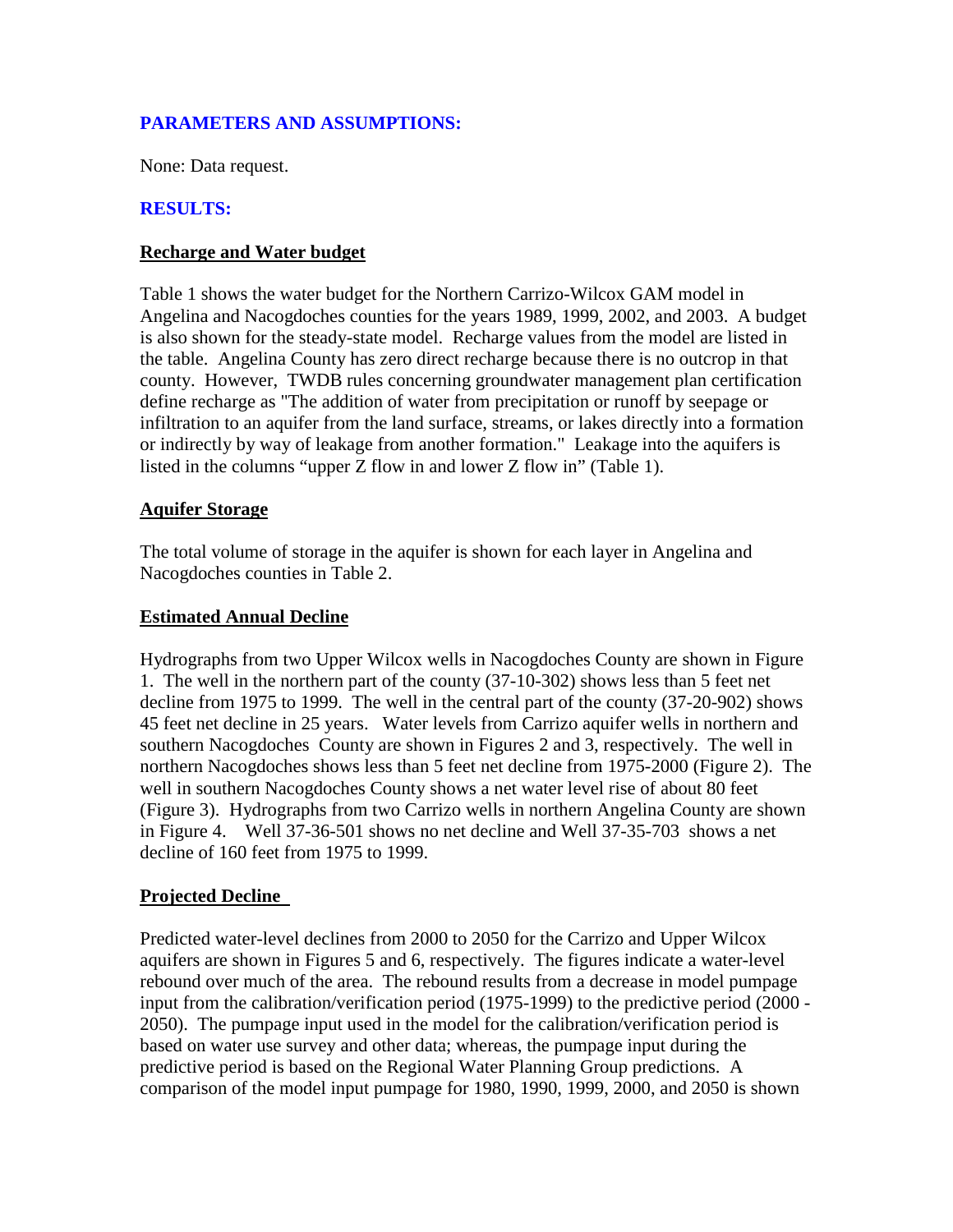in Tables 4a and 4b. The tables show a drop in total pumping from 1999 to 2000 in Nacogdoches County and a drop in pumping in Angelina County from 1999 to 2000 in layer 3.

## **Pumpage Comparison**

A comparison between Pineywoods water production records for 2002 and 2003 and model input pumpage for Angelina and Nacogdoches counties is given in Table 3. Model pumpage inputs for 2002 and 2003 (Table 1) are very similar; therefore, the average of 2002 and 2003 model pumpage is compared with the production totals of the last 3 quarters in 2002 and the first quarter of 2003. The model pumpage is somewhat less than the production records.

## **REFERENCES:**

Fryar, D., Senger, R., Deeds, N., Pickens, J., Jones, T., Whallon, A. J., and Dean, K.E., 2003, Groundwater Availability Model for the Northern Carrizo-Wilcox Aquifer: Final Report prepared for the Texas Water Development Board.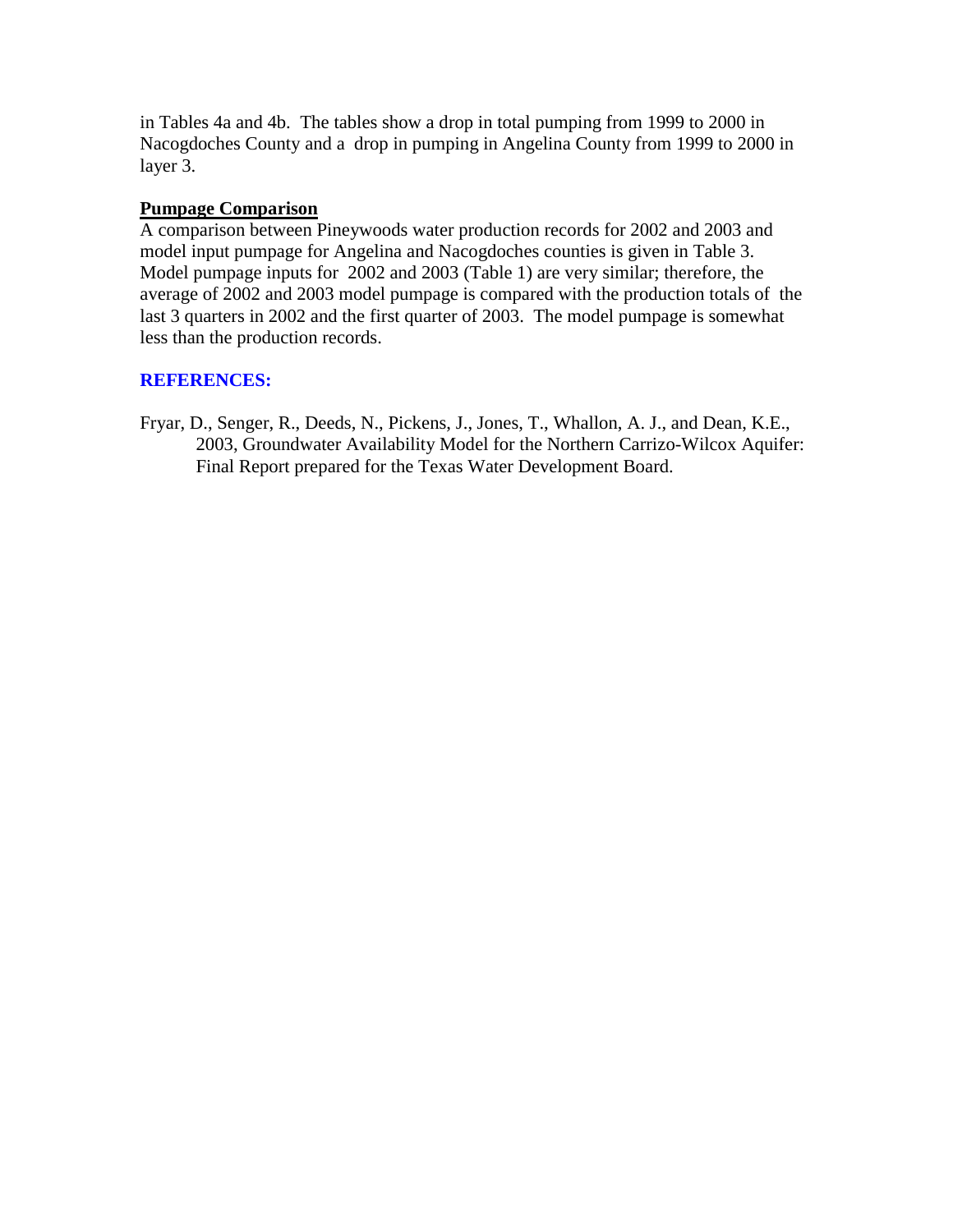|               | Nacogdoches and Angelina counties flow budget for the Northern Carrizo-Wilcox aquifer model, in acre-feet per year. |           |        |           |          |          |          |           |           |                       |           |            |               |             |              |            |                |
|---------------|---------------------------------------------------------------------------------------------------------------------|-----------|--------|-----------|----------|----------|----------|-----------|-----------|-----------------------|-----------|------------|---------------|-------------|--------------|------------|----------------|
|               |                                                                                                                     |           |        |           | upper    |          |          | lower     |           |                       |           |            |               | Reserv.     | <b>Total</b> |            |                |
| <b>County</b> | Lyr                                                                                                                 | Storage   | X-flow | X-flow    | Z flow   | Z flow   | Z flow   | Z flow    |           | <b>Wells Recharge</b> | ET.       | <b>GHB</b> | <b>Stream</b> | Leakage     | In           | Out        | %              |
|               |                                                                                                                     |           | in     | out       | in.      | out      | in.      | out       |           |                       |           |            |               |             |              |            | diff           |
|               |                                                                                                                     |           |        |           |          |          |          | 2003      |           |                       |           |            |               |             |              |            |                |
| Nacogdoches   |                                                                                                                     | $-5,088$  | 640    | $-256$    | 0        | 0        | 39       | $-7,955$  | $-32$     | 24,732                | $-16,805$ | 6,012      | $-374$        | $-914$      | 31,424       | $-31,424$  | 0              |
|               | $\overline{c}$                                                                                                      | $-17,057$ | 505    | $-769$    | 7,955    | $-39$    | 437      | $-9,678$  | $-106$    | 29,259                | $-7,407$  |            | $-3,102$      | $\Omega$    | 38,155       | $-38,157$  | $\Omega$       |
|               | 3                                                                                                                   | 414       | 1.954  | $-5,297$  | 9.678    | $-437$   | 355      | $-5,530$  | $-5,657$  | 18,040                | $-10,981$ |            | $-2,539$      | $\Omega$    | 30,440       | $-30.440$  | 0              |
|               | 4                                                                                                                   | $-10,343$ | 7,808  | $-5,639$  | 5,530    | $-355$   | 1,062    | $-1,142$  | $-4,254$  | 13,137                | $-4,135$  |            | $-1,670$      | $\mathbf 0$ | 27,537       | $-27,538$  | $\overline{0}$ |
|               | 5                                                                                                                   | $-4.770$  | 5,509  | $-2,033$  | 1,142    | $-1.062$ | 477      | $-137$    | $-368$    | 1,112                 |           |            | 130           | $\Omega$    | 8,370        | $-8,370$   | $\overline{0}$ |
|               | 6                                                                                                                   | $-339$    | 1,062  | $-383$    | 137      | $-477$   | $\Omega$ | $\Omega$  | -1        |                       |           |            |               | $\Omega$    | 1,200        | $-1,200$   | $\overline{0}$ |
|               | All                                                                                                                 | $-37,183$ | 17,479 | $-14,377$ | 24,442   | $-2,370$ | 2,370    | $-24,442$ | $-10,418$ | 86,279                | $-39,327$ | 6,012      | $-7,555$      | $-914$      | 137,126      | $-137,129$ | $\overline{0}$ |
| Angelina      | 1                                                                                                                   | $-14$     | 563    | $-519$    | 0        | 0        |          | $-1.773$  | $\Omega$  | 0                     | 0         | 1,736      |               | $\Omega$    | 2,305        | $-2,305$   | $\overline{0}$ |
|               | $\overline{2}$                                                                                                      | $-959$    | 672    | $-72$     | 1,773    | -7       | $\Omega$ | $-1,407$  |           | 0                     | $\Omega$  |            |               | $\Omega$    | 2,445        | $-2,445$   | $\overline{0}$ |
|               | 3                                                                                                                   | $-1,289$  | 6,483  | $-542$    | 1,407    | $\Omega$ | 524      | $-108$    | $-6,475$  | $\mathbf{0}$          | $\Omega$  |            |               | $\Omega$    | 8,414        | $-8,414$   | $\overline{0}$ |
|               | 4                                                                                                                   | $-3,625$  | 8,511  | $-1,300$  | 108      | $-524$   | 1,720    | $\Omega$  | $-4,889$  | $\mathbf 0$           | 0         |            |               | 0           | 10,339       | $-10,339$  | $\Omega$       |
|               | 5                                                                                                                   | $-2,641$  | 3,924  | $-407$    | 0        | $-1,720$ | 844      |           |           | $\Omega$              | $\Omega$  |            |               | $\Omega$    | 4,768        | $-4,768$   | $\Omega$       |
|               | 6                                                                                                                   | 138       | 771    | $-65$     | 0        | $-844$   | 0        |           |           | $\overline{0}$        | 0         |            | 0             | 0           | 909          | $-909$     | $\Omega$       |
|               | All                                                                                                                 | $-8,390$  | 20,923 | $-2,905$  | 3,288    | $-3,094$ | 3,094    | $-3,288$  | $-11,364$ | $\Omega$              | $\Omega$  | 1,736      | Οl            | $\Omega$    | 29,179       | $-29,179$  | $\overline{0}$ |
|               |                                                                                                                     |           |        |           |          |          |          | 2002      |           |                       |           |            |               |             |              |            |                |
| Nacogdoches   |                                                                                                                     | $-5,029$  | 641    | $-256$    | 0        | $\Omega$ | 38       | $-8,135$  | $-32$     | 24,646                | $-16,738$ | 6,182      | $-404$        | $-913$      | 31,507       | $-31,507$  | $\Omega$       |
|               | $\overline{c}$                                                                                                      | $-17,058$ | 519    | $-770$    | 8,135    | $-38$    | 413      | $-9,818$  | $-105$    | 29,230                | $-7,379$  |            | $-3,128$      |             | 38,296       | $-38,298$  |                |
|               | 3                                                                                                                   | 331       | 2,011  | $-5,433$  | 9,818    | $-413$   | 434      | $-5,457$  | $-5,716$  | 18,155                | $-11,165$ |            | $-2,567$      |             | 30,750       | $-30,751$  | $\Omega$       |
|               | 4                                                                                                                   | $-10,330$ | 7,874  | $-5,649$  | 5,457    | $-434$   | 1,088    | $-1,145$  | $-4,247$  | 13,137                | $-4,072$  |            | $-1,678$      |             | 27,555       | $-27,556$  | $\overline{0}$ |
|               | 5                                                                                                                   | $-4.809$  | 5,544  | $-2,032$  | 1,145    | $-1.088$ | 498      | $-132$    | $-368$    | 1,112                 |           |            | 130           |             | 8,429        | $-8,429$   | 0              |
|               | 6                                                                                                                   | $-319$    | 1,062  | $-377$    | 132      | $-498$   | $\Omega$ | $\Omega$  | $-1$      |                       |           |            |               |             | 1,195        | $-1,195$   | 0              |
|               | All                                                                                                                 | $-37,214$ | 17,651 | $-14,517$ | 24,688   | $-2,471$ | 2,471    | $-24,688$ | $-10,469$ | 86,279                | $-39,355$ | 6,182      | $-7,647$      | $-913$      | 137,732      | $-137,735$ | $\Omega$       |
| Angelina      | 1                                                                                                                   | $-14$     | 563    | $-520$    | 0        | 0        | 6        | $-1,814$  | $\Omega$  | $\Omega$              | 0         | 1,779      |               | 0           | 2,348        | $-2,348$   | $\overline{0}$ |
|               | $\overline{2}$                                                                                                      | $-932$    | 678    | $-83$     | 1,814    | -6       | $\Omega$ | $-1,470$  |           |                       | $\Omega$  |            |               | O.          | 2,492        | $-2,492$   | $\overline{0}$ |
|               | 3                                                                                                                   | $-1,757$  | 6,748  | $-560$    | 1,470    | $\Omega$ | 737      | $-83$     | $-6,554$  | $\mathbf 0$           | $\Omega$  |            |               | 0           | 8,955        | $-8,955$   | $\overline{0}$ |
|               | 4                                                                                                                   | $-3,343$  | 8,578  | $-1,338$  | 83       | $-737$   | 1,738    | $\Omega$  | $-4,982$  | $\overline{0}$        | $\Omega$  |            |               |             | 10,400       | $-10,400$  | $\overline{0}$ |
|               | 5                                                                                                                   | $-2,692$  | 3,980  | $-418$    | 0        | $-1,738$ | 868      |           |           | $\overline{0}$        | $\Omega$  |            |               |             | 4,848        | $-4,848$   | $\overline{0}$ |
|               | 6                                                                                                                   | 170       | 764    | $-66$     | $\Omega$ | $-868$   | $\Omega$ |           |           | 0                     | $\pmb{0}$ |            |               |             | 934          | $-934$     | $\overline{0}$ |
|               | All                                                                                                                 | $-8,568$  | 21,311 | $-2,985$  | 3,367    | $-3,349$ | 3,349    | $-3,367$  | $-11,537$ | $\Omega$              | $\Omega$  | 1,779      | ΩI            | O.          | 29,976       | $-29,976$  | $\overline{0}$ |

## **Table 1**. **Nacogdoches and Angelina counties flow budgets for the Northern Carrizo-Wilcox aquifer model in 1999, in acre-feet per year.**

**T**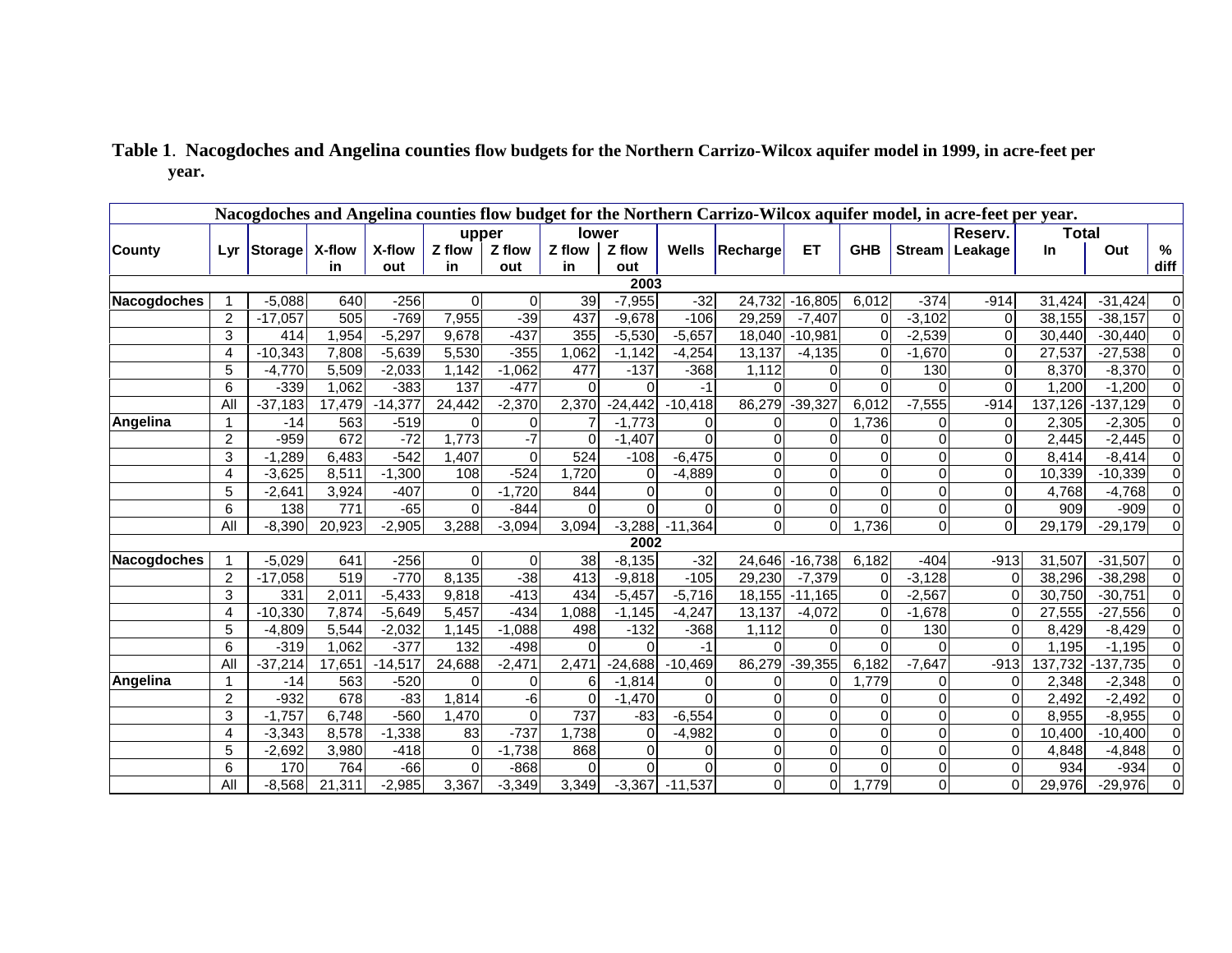|                    | Nacogdoches and Angelina counties flow budget for the Northern Carrizo-Wilcox aquifer model, in acre-feet per year. |                         |            |                    |             |                 |                |                     |                            |                |                    |            |               |          |                |              |                     |
|--------------------|---------------------------------------------------------------------------------------------------------------------|-------------------------|------------|--------------------|-------------|-----------------|----------------|---------------------|----------------------------|----------------|--------------------|------------|---------------|----------|----------------|--------------|---------------------|
|                    |                                                                                                                     |                         |            |                    | upper       |                 | lower          |                     |                            |                |                    |            |               | Reserv.  |                | <b>Total</b> |                     |
| County             | Lyr                                                                                                                 | Storage                 | X-flow     | X-flow             | Z flow      | Z flow          | Z flow         | Z flow              | <b>Wells</b>               | Recharge       | ET.                | <b>GHB</b> | <b>Stream</b> | Leakage  | <b>In</b>      | Out          | $\%$                |
|                    |                                                                                                                     |                         | in         | out                | in          | out             | in             | out                 |                            |                |                    |            |               |          |                |              | diff                |
| 1999               |                                                                                                                     |                         |            |                    |             |                 |                |                     |                            |                |                    |            |               |          |                |              |                     |
| Nacogdoches        |                                                                                                                     | 28,971                  | 649        | $-255$             | $\mathbf 0$ | $\overline{0}$  | 41             | $-8,697$            | $-38$                      | 4,639          | $-29,230$          | 6,696      | $-530$        | $-2,246$ | 40,996         | $-40,996$    | 0                   |
|                    | $\overline{c}$                                                                                                      | 15,349                  | 566        | $-762$             | 8,697       | $-41$           | 370            | $-12,003$           | $-124$                     | 4,041          | $-11,279$          | $\Omega$   | $-4,817$      | $\Omega$ | 29,023         | $-29,026$    | $\pmb{0}$           |
|                    | 3                                                                                                                   | 25,060                  | 2,417      | $-7,985$           | 12,003      | $-370$          | 1,873          | $-5,300$            | $-9,134$                   | 3,658          | $-19,436$          | 0          | $-2,788$      | $\Omega$ | 45,011         | $-45,013$    | $\overline{0}$      |
|                    | $\overline{4}$                                                                                                      | 2,298                   | 8,397      | $-5,555$           | 5,300       | $-1,873$        | 1,139          | $-1,166$            | $-4,079$                   | 3,261          | $-5,601$           | ∩          | $-2,122$      | $\Omega$ | 20,395         | $-20,396$    | $\overline{0}$      |
|                    | 5                                                                                                                   | $-4,251$                | 5,700      | $-2,034$           | 1,166       | $-1,139$        | 569            | $-116$              | $-350$                     | 351            | $\overline{0}$     | 0          | 104           | $\Omega$ | 7,890          | $-7,890$     | $\mathsf 0$         |
|                    | 6                                                                                                                   | $-245$                  | 1,059      | $-359$             | 116         | $-569$          | $\Omega$       | $\Omega$            | -1                         | $\Omega$       | $\Omega$           | $\Omega$   |               | $\Omega$ | 1,174          | $-1,174$     | $\overline{0}$      |
|                    | All                                                                                                                 | 67,182                  | 18,787     | $-16,950$          | 27,281      | $-3,992$        | 3,992          | $-27,281$           | $-13,725$                  | 15,950         | $-65,547$          | 6,696      | $-10,153$     | $-2,246$ | 144,490        | $-144,495$   | $\overline{0}$      |
| Angelina           | $\mathbf{1}$                                                                                                        | -8                      | 562        | $-523$             | $\mathbf 0$ | 0               | 6              | $-1,919$            | $\Omega$                   | 0              | $\Omega$           | 1,882      |               | $\Omega$ | 2,450          | $-2,450$     | $\overline{0}$      |
|                    | $\overline{c}$                                                                                                      | $-519$                  | 666        | $-120$             | 1,919       | $-\overline{6}$ | $\overline{0}$ | $-1,938$            | $-1$                       | $\overline{0}$ | $\Omega$           |            | $\Omega$      | $\Omega$ | 2,584          | $-2,584$     | $\overline{0}$      |
|                    | 3                                                                                                                   | 293                     | 10,251     | $-1,007$           | 1,938       | $\mathbf 0$     | 2,469          | $-45$               | $-13,898$                  | $\overline{0}$ | $\Omega$           |            | $\Omega$      | $\Omega$ | 14,950         | $-14,950$    | $\overline{0}$      |
|                    | 4                                                                                                                   | $-3,071$                | 8,610      | $-1,785$           | 45          | $-2,469$        | 1,761          | $\Omega$            | $-3,092$                   | $\overline{0}$ | $\Omega$           | $\Omega$   | $\Omega$      | $\Omega$ | 10,416         | $-10,416$    | $\overline{0}$      |
|                    | 5                                                                                                                   | $-2,898$                | 4,166      | $-456$             | $\Omega$    | $-1,761$        | 948            | $\Omega$            | $\Omega$                   | $\overline{0}$ | $\Omega$           | $\Omega$   | $\Omega$      | $\Omega$ | 5,115          | $-5,115$     | $\overline{0}$      |
|                    | 6                                                                                                                   | 279                     | 739        | $-69$              | $\Omega$    | $-948$          | $\Omega$       | $\Omega$            | $\Omega$                   | $\overline{0}$ | $\overline{0}$     | $\Omega$   | $\Omega$      | $\Omega$ | 1,017          | $-1,017$     | $\overline{0}$      |
|                    | All                                                                                                                 | $-5,924$                | 24,993     | $-3,961$           | 3,902       | $-5,184$        | 5,184          | $-3,902$            | $-16,990$                  | $\Omega$       | $\Omega$           | 1,882      | $\Omega$      | ΩI       | 36,532         | $-36,532$    |                     |
|                    |                                                                                                                     |                         |            |                    |             |                 |                | 1989                |                            |                |                    |            |               |          |                |              |                     |
| <b>Nacogdoches</b> |                                                                                                                     | 5,399                   | 653        | $-260$             | 0           | 0               | 44             | $-9,194$            | $-27$                      | 10,831         | $-13,339$          | 7,260      | $-532$        | $-837$   | 24,187         | $-24,188$    | 0                   |
|                    | $\overline{c}$                                                                                                      | 5,553                   | 621        | $-878$             | 9,194       | $-44$           | 352            | $-12,543$           | $-99$                      | 11,407         | $-6,935$           | $\Omega$   | $-6,630$      | $\Omega$ | 27,127         | $-27,129$    | $\overline{0}$      |
|                    | 3                                                                                                                   | 12,128                  | 2,909      | $-8,528$           | 12,543      | $-352$          | 2,006          | $-5,325$            | $-11,547$                  | 11,489         | $-12,417$          | $\Omega$   | $-2,908$      | $\Omega$ | 41,076         | $-41,078$    | $\overline{0}$      |
|                    | 4                                                                                                                   | $-3,561$                | 9,617      | $-6,403$           | 5,325       | $-2,006$        | 1,269          | $-1,191$            | $-6,758$                   | 8,639          | $-2,607$           | $\Omega$   | $-2,325$      | $\Omega$ | 24,850         | $-24,851$    | $\overline{0}$      |
|                    | 5                                                                                                                   | $-5,395$                | 6,242      | $-2,111$           | 1,191       | $-1,269$        | 960            | $-52$               | $-368$                     | 718            | 0                  | 0          | 84            | $\Omega$ | 9,195          | $-9,195$     | $\overline{0}$      |
|                    | 6                                                                                                                   | 225                     | 980        | $-297$             | 52          | $-960$          | $\Omega$       | $\Omega$            | $\Omega$                   | $\Omega$       | $\Omega$           | $\Omega$   | $\Omega$      | $\Omega$ | 1,257          | $-1,257$     | $\overline{0}$      |
|                    | All                                                                                                                 | 14,350                  | 21,021     | $-18,476$          | 28,305      | $-4,632$        | 4,632          | $-28,305$           | $-18,799$                  | 43,085         | $-35,298$          | 7,260      | $-12,311$     |          | $-837$ 127,692 | $-127,697$   |                     |
| Angelina           | $\mathbf 1$                                                                                                         | $-11$                   | 565        | $-528$             | $\mathbf 0$ | 0               | 3              | $-2,203$            | $\mathbf 0$                | $\overline{0}$ | 01                 | 2,173      | 0             | $\Omega$ | 2,741          | $-2,741$     | 0                   |
|                    | $\boldsymbol{2}$                                                                                                    | $-722$                  | 749        | $-148$             | 2,203       | $-3$            | $\mathbf 0$    | $-2,078$            | $-1$                       | $\overline{0}$ | $\Omega$           | 0          | 0             | $\Omega$ | 2,952          | $-2,952$     | $\overline{0}$      |
|                    | 3                                                                                                                   | 1,397                   | 10,858     | $-1,216$           | 2,078       | $\Omega$        | 2,442          | $-21$               | $-15,539$                  | $\overline{0}$ | $\Omega$           | $\Omega$   | $\Omega$      | ΩI       | 16,776         | $-16,776$    | $\overline{0}$      |
|                    | 4                                                                                                                   | $-1,289$                | 9,896      | $-2,865$           | 21          | $-2,442$        | 1,900          | $\mathbf 0$         | $-5,221$                   | $\Omega$       | $\Omega$           | $\Omega$   | $\Omega$      | $\Omega$ | 11,817         | $-11,817$    | $\overline{0}$      |
|                    | 5                                                                                                                   | $-3,756$                | 4,978      | $-635$             | $\pmb{0}$   | $-1,900$        | 1,313          | $\Omega$            | $\mathbf 0$                | $\overline{0}$ | $\overline{0}$     | $\Omega$   | $\Omega$      | $\Omega$ | 6,291          | $-6,291$     | $\overline{0}$      |
|                    | 6                                                                                                                   | 801                     | 584        | $-72$              | $\mathbf 0$ | $-1,313$        | 0              | $\Omega$            | $\Omega$                   | $\overline{0}$ | $\overline{0}$     | $\Omega$   | 0             | $\Omega$ | 1,385          | $-1,385$     | $\overline{0}$      |
|                    | All                                                                                                                 | $-3,579$                | 27,631     | $-5,464$           | 4,302       | $-5,659$        | 5,659          | $-4,302$            | $-20,761$                  | $\overline{0}$ | $\Omega$           | 2,173      | $\Omega$      | $\Omega$ | 41,962         | $-41,962$    |                     |
|                    |                                                                                                                     |                         |            |                    |             |                 |                | <b>Steady-State</b> |                            |                |                    |            |               |          |                |              |                     |
| Nacogdoches        | $\overline{2}$                                                                                                      | $\mathbf 0$<br>$\Omega$ | 494<br>318 | $-1,083$<br>$-454$ | 0           | 0               | 1,352          | $-2,059$            | $\mathbf 0$<br>$\mathbf 0$ | 12,528         | $-7,831$<br>$-714$ | $-1,860$   | $-1,541$      | 01<br>0l | 14,374         | $-14,375$    | 0<br>$\overline{0}$ |
|                    |                                                                                                                     |                         |            |                    | 2,059       | $-1,352$        | 1,490          | $-2,552$            |                            | 2,975          |                    | $\Omega$   | $-1,768$      |          | 6,842          | $-6,840$     |                     |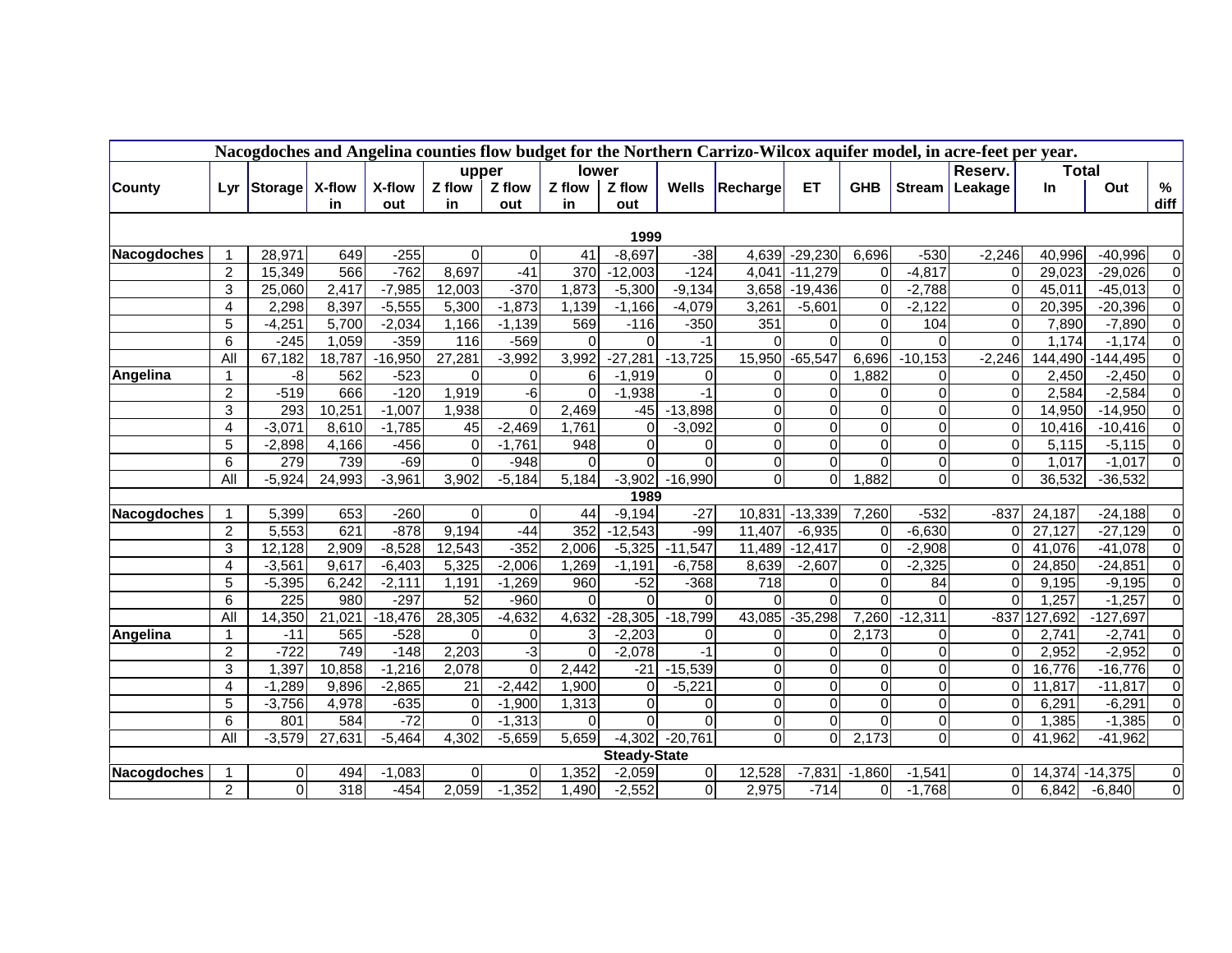|               | Nacogdoches and Angelina counties flow budget for the Northern Carrizo-Wilcox aquifer model, in acre-feet per year. |                |        |          |        |          |              |          |          |          |                |            |               |         |        |                |                |
|---------------|---------------------------------------------------------------------------------------------------------------------|----------------|--------|----------|--------|----------|--------------|----------|----------|----------|----------------|------------|---------------|---------|--------|----------------|----------------|
|               |                                                                                                                     |                |        |          | upper  |          | <b>lower</b> |          |          |          |                |            |               | Reserv. |        | Total          |                |
| <b>County</b> | Lyr                                                                                                                 | <b>Storage</b> | X-flow | X-flow   | Z flow | Z flow   | Z flow       | Z flow   | Wells    | Recharge | ET             | <b>GHB</b> | <b>Stream</b> | Leakage | In.    | Out            | %              |
|               |                                                                                                                     |                | in     | out      | in     | out      | in           | out      |          |          |                |            |               |         |        |                | diff           |
|               | 3                                                                                                                   |                | .058   | $-1,781$ | 2,552  | -1,490   | 479          | $-2,247$ |          | 6,424    | $-3,043$       |            | $-1,949$      |         |        | 10,514 -10,512 |                |
|               | 4                                                                                                                   |                | 3,224  | $-2,342$ | 2,247  | $-479$   | 208          | $-737$   |          | 3.091    | $-1,279$       |            | $-3,934$      |         | 8.770  | $-8,772$       | 0              |
|               | 5                                                                                                                   |                | .228   | $-2,064$ | 737    | $-208$   | 25           | $-61$    |          | 491      |                |            | $-151$        |         | 2,482  | $-2,484$       | 0              |
|               | 6                                                                                                                   |                | 455    | -491     | 61     | $-25$    |              |          |          |          |                |            |               |         | 516    | -516           | 0              |
|               | All                                                                                                                 |                | 6,777  | $-8,215$ | 557.   | $-3,555$ | 3,555        | $-7,657$ |          |          | 25,509 -12,867 | .860       | $-9,344$      |         | 43,498 | $-43,498$      |                |
| Angelina      |                                                                                                                     |                | 555    | $-500$   |        |          | 878          |          |          |          | ΩI             | -932       |               |         | 1,433  | $-1,432$       |                |
|               | 2                                                                                                                   |                | 228    | $-58$    |        | $-878$   | 707          |          |          |          |                |            |               |         | 935    | $-935$         | $\overline{0}$ |
|               | 3                                                                                                                   |                | 642    | $-368$   |        | $-707$   | 432          |          |          |          | 01             |            |               |         | 1,074  | $-1,075$       | 0              |
|               | 4                                                                                                                   |                | 881    | $-585$   |        | $-432$   | 135          |          |          |          | ΩI             |            |               |         | 1,016  | $-1,017$       |                |
|               | 5                                                                                                                   |                | 980    | $-907$   |        | $-135$   | 61           |          |          |          |                |            |               |         | 1,042  | $-1,041$       |                |
|               | 6                                                                                                                   |                | 425    | $-363$   |        | $-61$    |              |          |          |          | 01             |            |               |         | 425    | $-425$         | 0              |
|               | All                                                                                                                 |                | 3.712  | $-2,781$ |        | $-2,212$ | 2,212        |          | $\Omega$ |          | $\Omega$       | $-932$     |               |         | 5,925  | $-5,925$       | 0              |

Notes:

- 1.Layer 1: Queen City aquifer
- 2.Layer 2: Reklaw unit
- 3.Layer 3: Carrizo aquifer
- 4.Layer 4: Upper Wilcox aquifer (Calvert Bluff)
- 5.Layer 5: Middle Wilcox aquifer (Simsboro)
- 6.Layer 6: Lower Wilcox aquifer (Hooper)
- 7.All: sum of layers 1,2, 3, 4, 5, and 6
- 8.GHB refers to flow into or out of the top of the Queen City.
- 9.**ET** refers to groundwater extraction due to evapotranspiration.
- 10.**Reserv. Leakage** Refers to leakage from reservoirs (or lakes) into groundwater or from groundwater into reservoirs.
- 11.**X-flow in** refers to lateral flow into the county.
- 12.**X-flow out** refers to lateral flow out of the county.
- 13.**upper - Z-flow in** refers to flow into the layer from the layer above.
- 14.**upper - Z-flow out** refers to flow out of the layer into the layer above.
- 15.**lower - Z-flow in** refers to flow into the layer from the layer below.
- 16.**lower - Z-flow out** refers to flow out of the layer into the layer below.
- 17.**Wells** is for pumping input.
- 18.A negative sign refers to flow out of the layer in the county.
- 19.A positive sign refers to flow into the layer in the county.
- 20.The numbers are rounded to the nearest 1 acre-ft.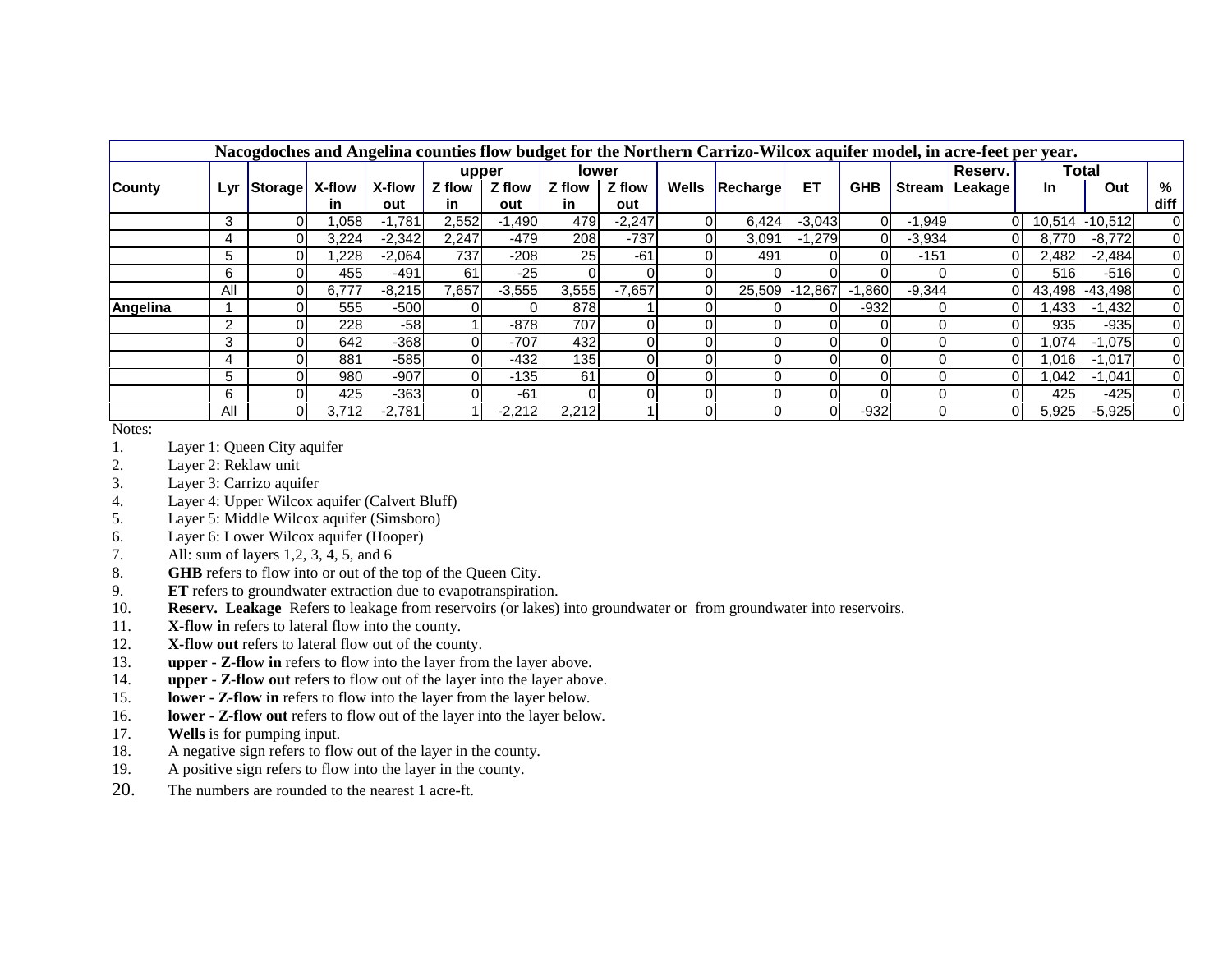|             |              | <b>Average Thickness Total Area</b> |                   | <b>Total Storage</b> |
|-------------|--------------|-------------------------------------|-------------------|----------------------|
| County      | Layer        | feet                                | (m <sup>2</sup> ) | acre-ft              |
| Nacogdoches |              | 43                                  | 674               | 3,732,000            |
|             | $\mathbf{2}$ | 192                                 | 794               | 19,530,000           |
|             | 3            | 112                                 | 917               | 13,167,000           |
|             | 4            | 648                                 | 969               | 80,398,000           |
|             | 5            | 1,074                               | 980               | 134,708,000          |
|             | 6            | 412                                 | 980               | 51,676,000           |
|             | <b>Total</b> | 2,482                               |                   | 303,212,000          |
| Angelina    |              | 50                                  | 859               | 5,520,000            |
|             | $\mathbf{2}$ | 209                                 | 859               | 22,947,000           |
|             | 3            | 133                                 | 859               | 14,654,000           |
|             | 4            | 1,023                               | 859               | 112,455,000          |
|             | 5            | 1,498                               | 859               | 164,732,000          |
|             | 6            | 625                                 | 859               | 68,749,000           |
|             | Total        | 3,538                               |                   | 389,058,000          |

**Table 2. Total aquifer storage based on Northern Carrizo-Wilcox Groundwater Availability Model**

Note:

- 1. Layer 1: Queen City aquifer
- 2. Layer 2: Reklaw unit
- 3. Layer 3: Carrizo aquifer
- 4. Layer 4: Upper Wilcox aquifer (Calvert Bluff)
- 5. Layer 5: Middle Wilcox aquifer (Simsboro)
- 6. Layer 6: Lower Wilcox aquifer (Hooper)
- 7. Specific yield assumed to be a uniform value of 0.2
- 8. Total storage rounded to the nearest 1,000 acre-ft

#### **Table 3. Comparison between district production records and modeled pumpage for 2002 and 2003.**

| Year                 | <b>GCD Production Records</b><br>(gallons/year) | <b>SCD Production</b><br>Records (acre-ft/year) | <b>Model Pumpage</b><br>(acre-ft/year) |
|----------------------|-------------------------------------------------|-------------------------------------------------|----------------------------------------|
| 2002 last 3 quarters | $7.328 \times 10^{9}$                           | 22,492                                          | -                                      |
| 2003 first quarter   | $2.105 \times 10^{9}$                           | 6.461                                           | -                                      |
| Total                | $9.433 \times 10^{9}$                           | 28.954                                          | 21.894                                 |

#### **Table 4a Model input pumpage for Angelina County**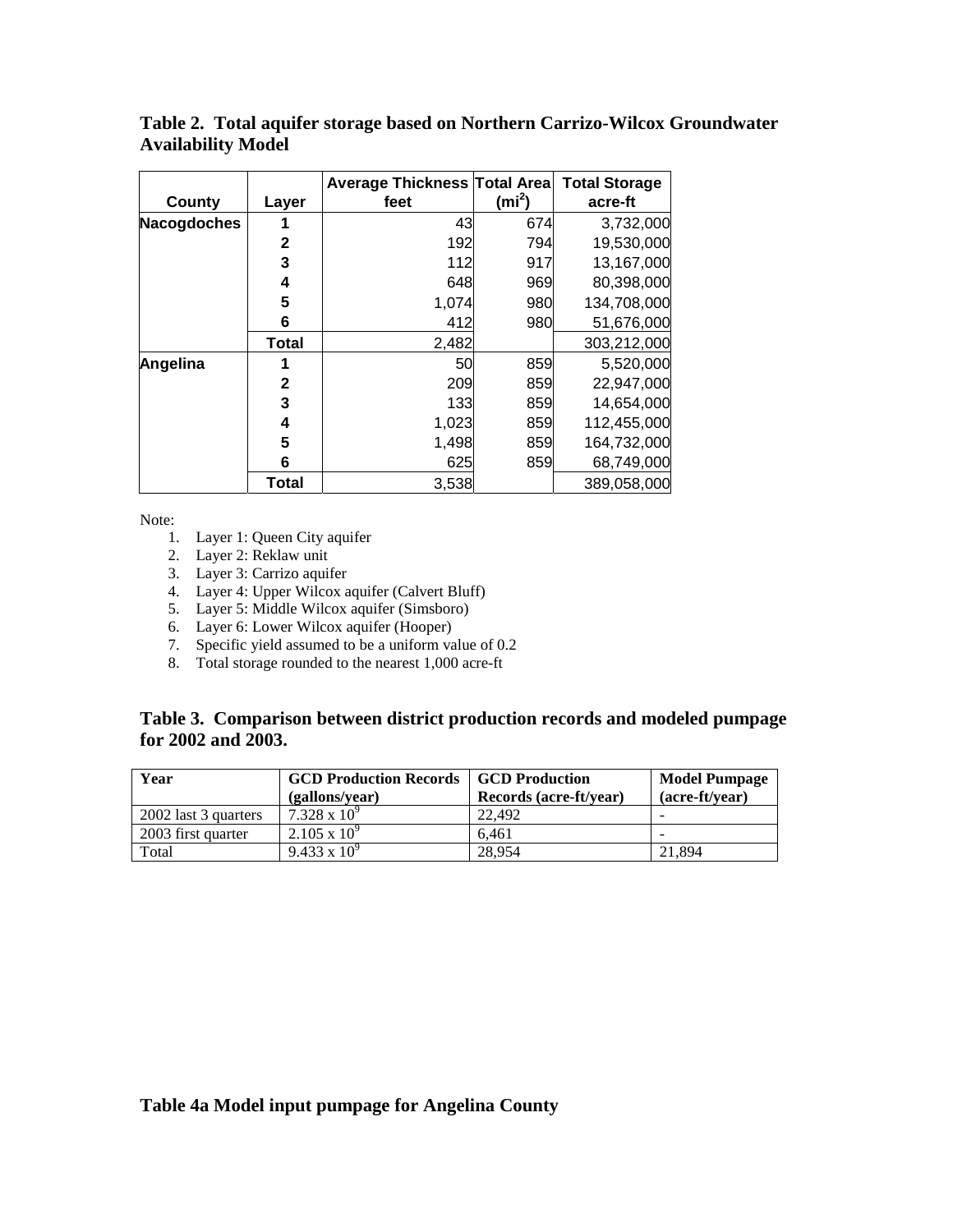| Layer | <b>Model Pumpage Input (acre-feet)</b> |          |          |                   |          |  |  |  |  |  |
|-------|----------------------------------------|----------|----------|-------------------|----------|--|--|--|--|--|
|       | $1980^1$                               | $1990^1$ | $1999^2$ | 2000 <sup>1</sup> | $2050^1$ |  |  |  |  |  |
|       | 16.322                                 | 13.746   |          | 2,309             | 2.419    |  |  |  |  |  |
|       |                                        |          |          |                   |          |  |  |  |  |  |
|       | 5,592                                  | 5,786    | 13,898   | 3,257             | 3,047    |  |  |  |  |  |
|       | 601                                    | 649      | 3,092    | 12,237            | 13,208   |  |  |  |  |  |
|       |                                        |          |          |                   |          |  |  |  |  |  |
| o     | -                                      |          |          |                   |          |  |  |  |  |  |
| Total | 22,523                                 | 20,190   | 16,991   | 17,807            | 18,678   |  |  |  |  |  |

**Table 4b Model input pumpage for Nacogdoches County**

| Layer         |          |          | <b>Model Pumpage Input (acre-feet)</b> |                   |          |
|---------------|----------|----------|----------------------------------------|-------------------|----------|
|               | $1980^1$ | $1990^1$ | $1999^2$                               | 2000 <sup>1</sup> | $2050^1$ |
|               | 1,658    | 1,620    | 38                                     | 785               | 818      |
|               | 816      | 1,017    | 124                                    | 1,089             | 1,126    |
|               | 5,087    | 5,669    | 9,134                                  | 2,751             | 3,421    |
|               | 779      | 958      | 4,079                                  | 2,122             | 2,563    |
|               | 358      | 360      | 350                                    | 391               | 453      |
| $\mathfrak b$ |          | -        |                                        |                   |          |
| Total         | 8,698    | 9.624    | 13.726                                 | 7.139             | 8,382    |

1. Fryar and others, 2003 (Appendix D1)

2. Table 1, this report



Figure 1. Measured water levels in two Upper Wilcox wells in Nacogdoches County, one in the northern part of the county (37-10-302) and one in the central part (37-20-902).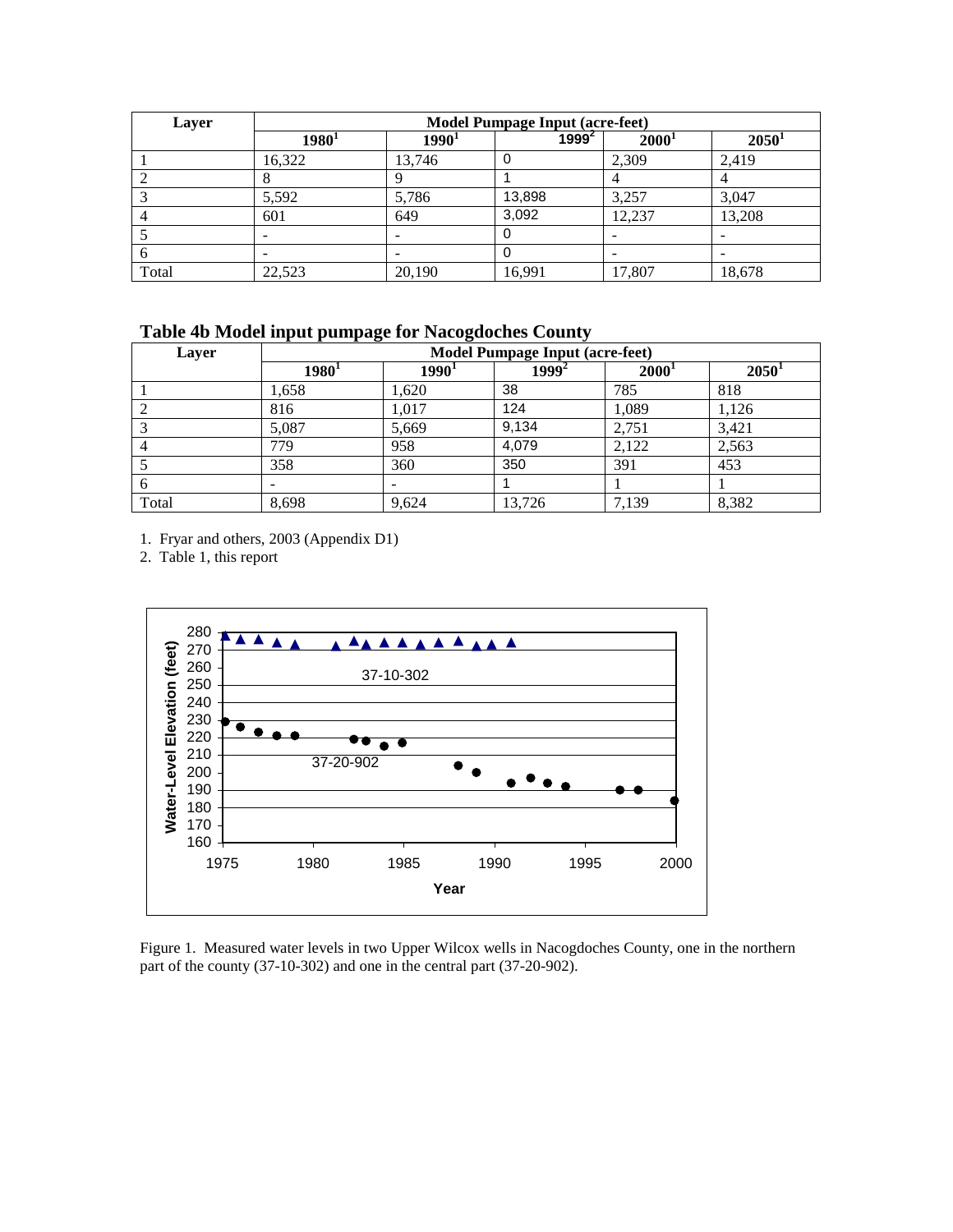

Figure 2. Measured water levels in a Carrizo aquifer well in northern Nacogdoches County.



Figure 3. Measured water levels in a Carrizo aquifer well in southern Nacogdoches County.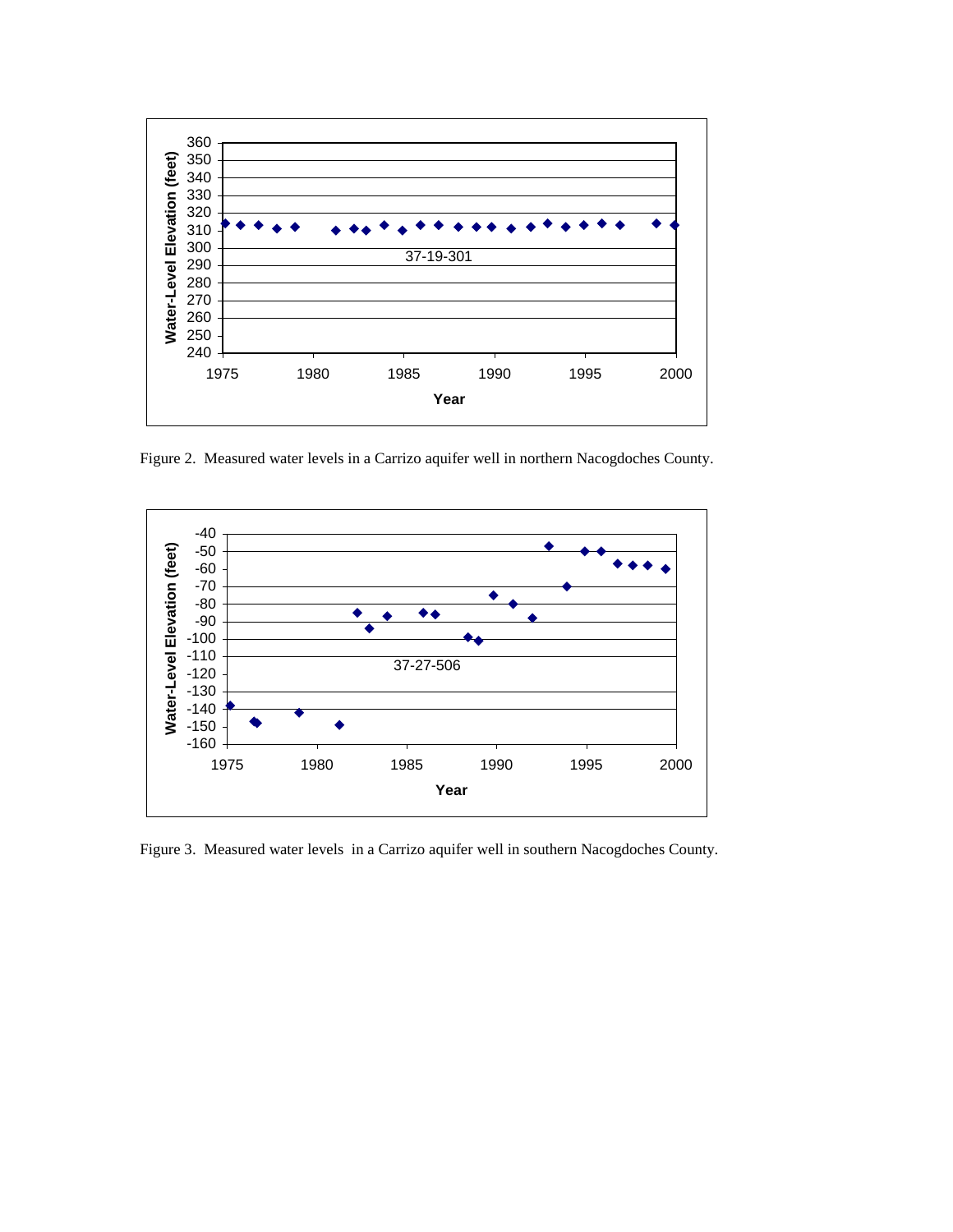

Figure 4. Measured water levels in two Carrizo aquifer wells in northern Angelina County.



Figure 5. Model calculated water-level changes in the Carrizo aquifer between 2000 and 2050. Positive numbers refer to decline in feet, negative numbers refer to increase in feet. (Fryar and others, 2003; Figure 10.2.4)